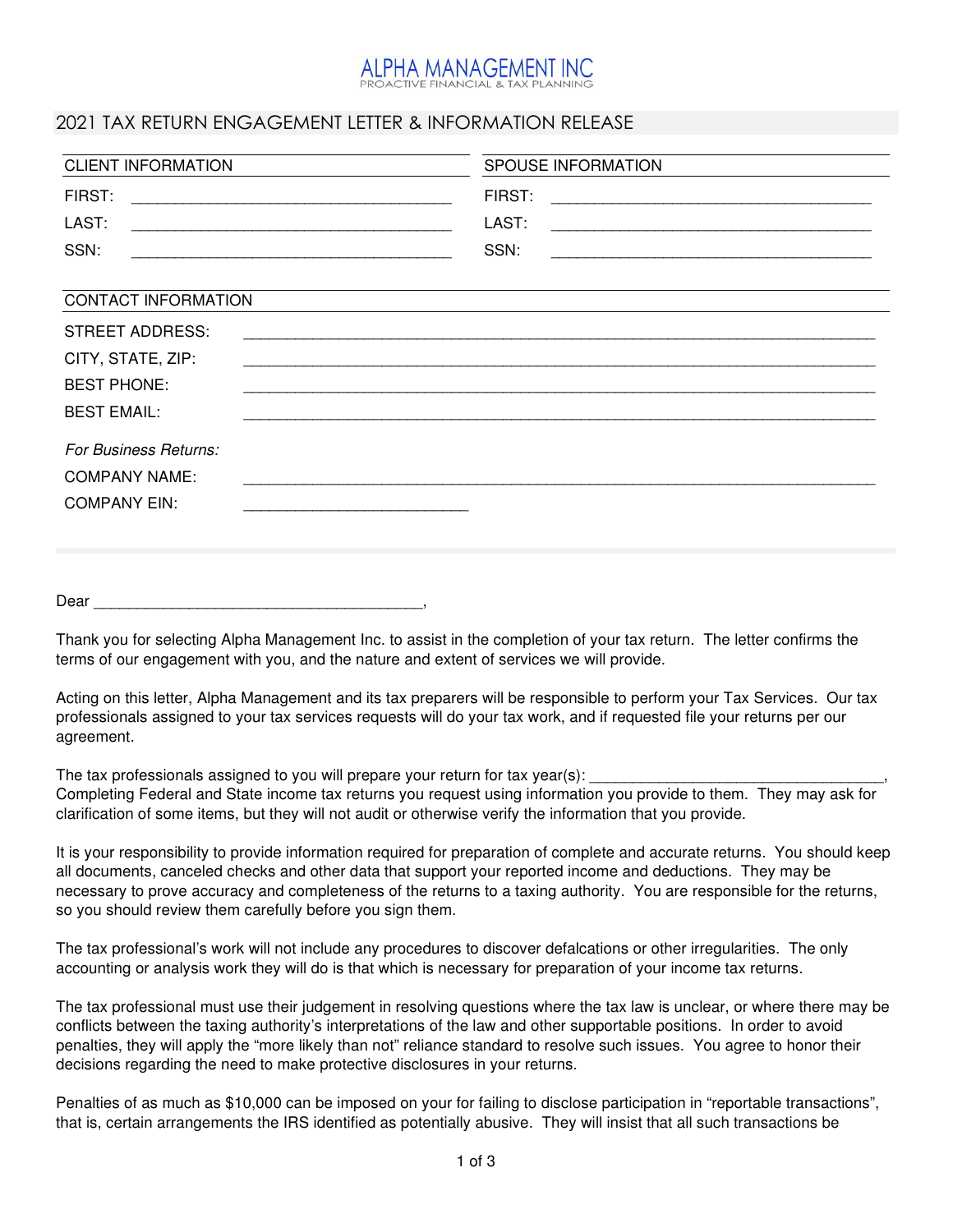properly disclosed.

The law also imposes penalties when taxpayers understate their tax liability. If you have concerns about such penalties, please contact us.

Your returns may be selected for audit by a taxing authority. Any proposed adjustments are subject to appeal. In the event of a tax examination, we can arrange for the tax professional to be available to assist you. Fees and expenses for defending the returns will be invoiced in accordance with terms that we agree on for that particular engagement, and will be detailed in a separate Letter of Engagement.

Our fee for preparation of your tax returns will be based on the amount of time required at standard billing rates, plus any out-of-pocket expenses of the tax professional. All invoices are due and payable upon presentation and/or delivery. To the extent permitted by state law, an interest charge may be added to all accounts not paid within thirty (30) days.

We retain copies of records you provide us, along with the work papers for your engagement, for a period of seven years. During this retention period, copies of retained records requested may be supplied for a fee. After seven years, the work papers and engagement files are destroyed. All of your original records will be returned to you upon request. Because the working papers and files are not a substitute for the original records, you should store those records in a secure place.

If you terminate this engagement before its completion, you agree to pay a base fee of \$100 for work completed.

To affirm that this letter correctly summarizes your understanding of the arrangements for this work, please sign at the end of this document. A copy of this document is available upon request.

## AUTHORIZATION TO RELEASE & DISCLOSE PERSONAL TAX INFORMATION

I/We hereby voluntarily authorize and request disclosure (including paper, oral, and secure electronic interchange of the data:

### OF WHAT:

- 1. My/Our current year tax return and my previous years' tax returns, including all records and other information regarding the tax returns;
- 2. Information about the tax returns;
- 3. Copies of financial data and other data supplied and/or created as part of the process for the completion of the tax returns;
- 4. Information created within 24 months after the date that this Authorization is signed, as well as past information

### TO WHOM:

- 1. The management, and staff of Alpha Management Inc.
- 2. My tax professional assigned by Alpha Management Inc.

#### PURPOSE:

For the purpose of providing tax preparation, tax guidance, tax planning services, financial advice, recommending financial products, services & investments, and for the completion of applications for such products, services & investments. This authorization is good for 24 months from the date signed below.